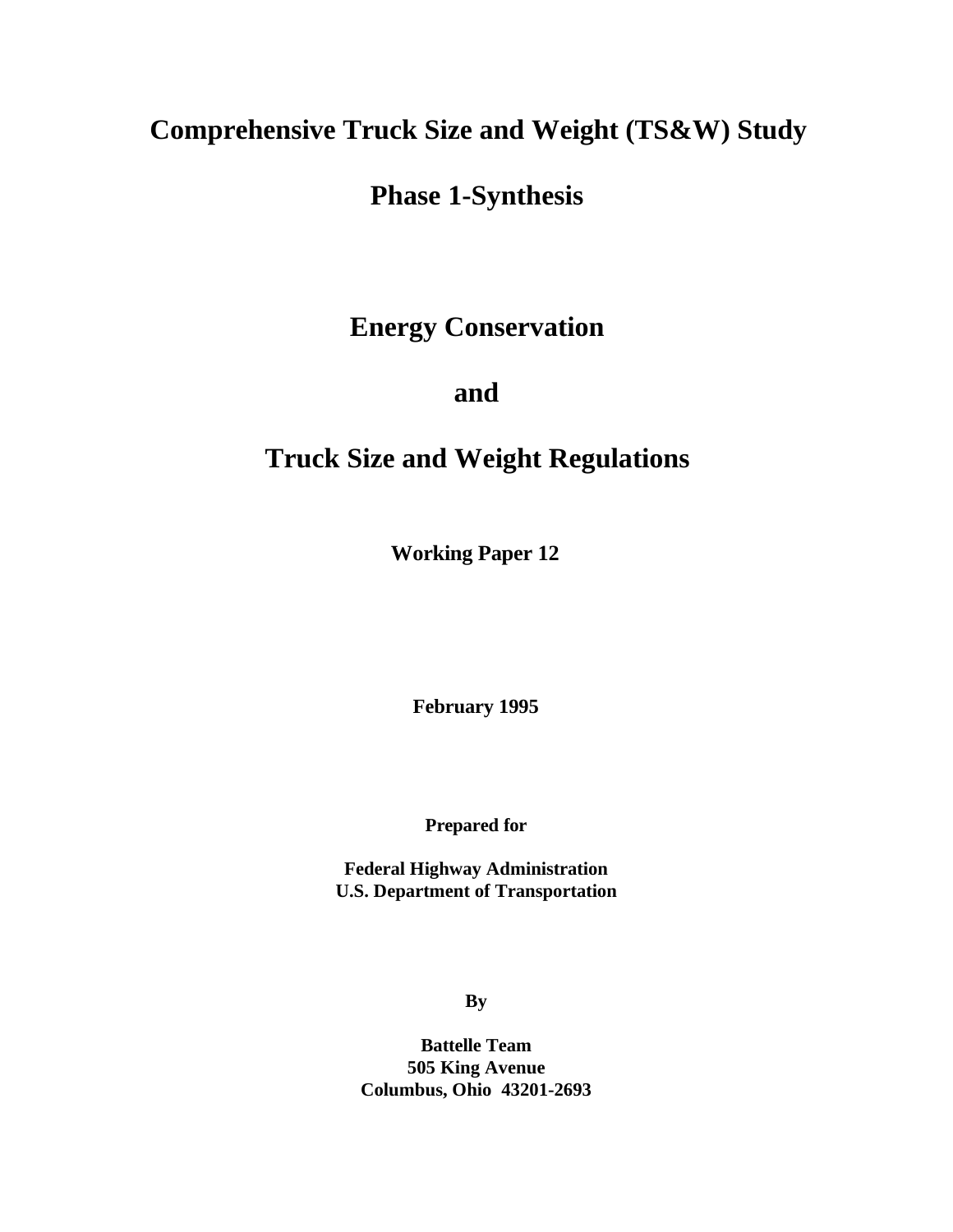#### **Comprehensive Truck Size and Weight (TS&W) Study**

**Phase 1—Synthesis**

## **Working Paper 12—Energy Conservation and TS&W Regulations**

#### **1.0 Technical Relationships of Policy Consequence Concerning Energy Conservation**

The research on various truck size and weight (TS&W) considerations and energy conservation is limited. Following the energy crisis in the mid 1970s, there was significant interest and research on energy conservation. Most of the references cited in this working paper are from this period. With the stabilization of fuel supplies and the decline in fuel prices, interest and research in energy conservation was greatly reduced. However, there has been renewed interest in energy conservation in the 1990s, and it appears that some recent research has been conducted which addresses some of the weaknesses of the older research.

#### **1.1 Vehicle Weight**

Most research shows that payload weights can be increased with a less than proportional (1:1) increase in fuel consumption. For example, the Society of Automotive Engineers estimated that a 50 percent increase in gross vehicle weight resulted in only a 10 percent increase in fuel consumption (ATA, 1981). An earlier study conducted by the U.S. Department of Transportation (DOT) found a similar relationship. The DOT's study found a 50 percent increase in payload weight caused less than a 7 percent increase in fuel consumption (DOT, 1975). The American Trucking Associations published several reports in 1981 which concluded that increasing truck weight limitations would significantly reduce diesel fuel consumption.

While there would seem to be a compelling argument for increased weight limits, there are several weaknesses with the research on energy savings from increased truck weight limits. First, the studies are old, relying on data from the 1970s, and substantial changes have occurred in truck technology. Second, the analyses assume the same trip length (i.e., all additional payload is picked up and delivered to the same destination) and ignore any additional travel that may be required. Third, the research has not addressed performance penalties that may result from greater weights. For example, in order to maintain speeds, truckers may use larger engines to pull heavier loads, which could partially offset fuel savings. Finally, only a few specific scenarios have been included in the research and therefore do not reflect the range of potential TS&W issues.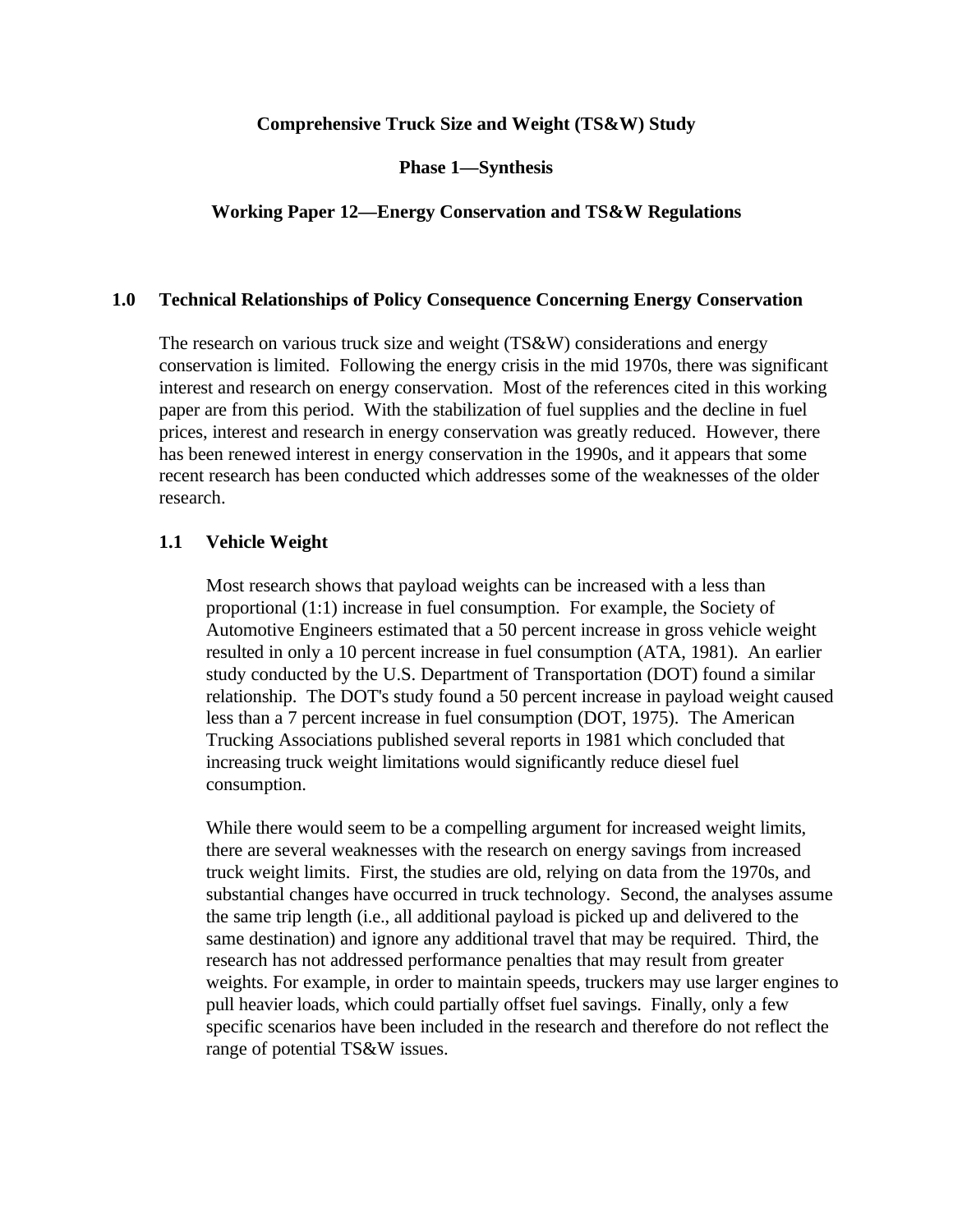Despite the weaknesses in vehicle weight research, liberalizing vehicle weight limits would seem to have a significant positive impact on energy savings. Updated research on a variety of scenarios is needed to corroborate common assumptions.

## **1.2 Vehicle Dimension**

As with vehicle weight, it is often assumed that increased vehicle lengths will allow more freight to be shipped by fewer tractors pulling longer or multiple trailers. This assumption is valid for low density cargos which fill the volume capacity (i.e., cube out) before reaching the gross vehicle or axle weight limits. However, higher density freight will not benefit from increased vehicle dimension limits unless truck weight limits are also increased (DOT, 1981). From the limited data available, it would appear that dimension limits would have a relatively minor impact on energy conservation objectives.

Another factor contributing to fuel consumption is the aerodynamic drag from longer or multiple trailers that might be used under increased TS&W limits. No studies have attempted to quantify what effect, if any, increased truck lengths would have on energy consumption. The Transportation Research Board's (TRB) analysis of Twin Trailer Trucks (TRB, 1986) indicated twin trailer combinations encounter greater air resistance than tractor-semitrailers and are less able to sustain high speeds. Numerous improvements to truck design have been implemented to improve aerodynamic properties and these would seem to lessen the impacts of air resistance.

## **1.3 Intermodalism**

While many would agree that increased TS&W limits allow fewer trucks to move the same amount of freight with fewer trucks for an energy savings, more controversy surrounds the intermodal impacts of TS&W limits. The general argument is that rail transport is less energy intensive than truck transport. While increased TS&W limits would promote energy conservation by moving more freight with fewer trucks, this could result in diversion of freight traffic from rail to trucks. (For additional discussion on possible diversion, see Working Paper No. 9, Truck Travel and Mode Share.) If such diversion occurred, it would tend to diminish or reverse the energy savings gained within the truck mode.

Many organizations have looked at potential modal share changes as a result of TS&W limit changes. The DOT conducted a detailed analysis of TS&W issues in 1981. Although the study approach was reasonable at the time and provides lessons to guide future research, it is now nearly 14 years old and is not valid for application to current national freight movements. Other more recent studies have looked at the energy conservation impacts of intermodal freight transport. These studies all tend to support the position that direct comparisons should be made between truck and rail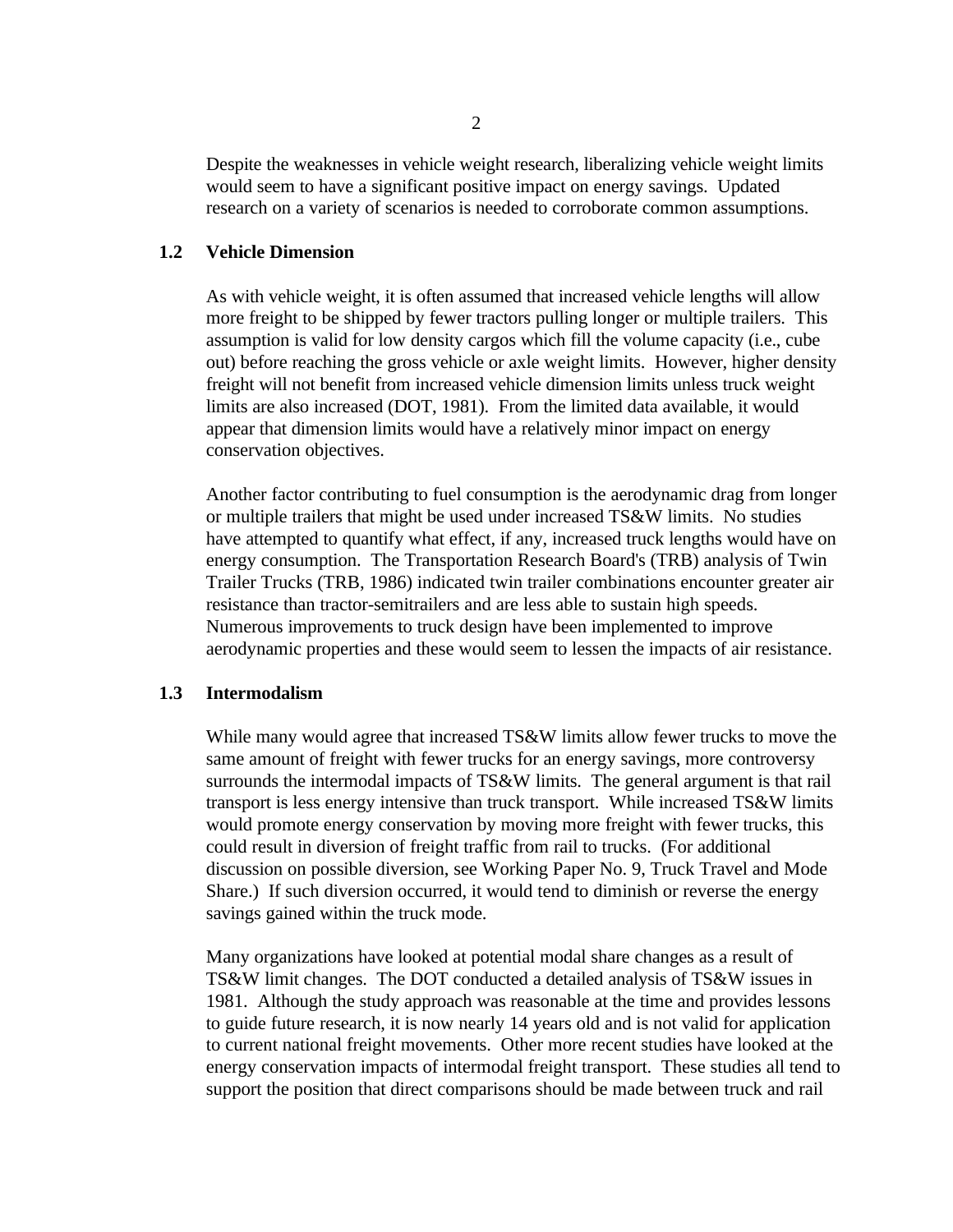energy consumption, looking at specific commodity types and routes, rather than more generic application of industry wide energy efficiencies. Ton-miles of freight is probably the best measure for energy comparisons, provided that ton-miles are applied to specific commodities that travel by both modes. A commodity and routespecific application of a ton-mile measure recognizes differences between the modes. The remainder of this section examines each of the intermodal studies in greater detail.

#### **(a) U.S. DOT, An Investigation of TS&W Limits: Final Report, August 1981**

DOT published several reports on TS&W, many of which discussed energy conservation issues (DOT, 1981). The energy conservation impacts described in this report can be summarized as follows:

"Increasing the size and weight limits will permit trucks to transport more freight with only a slight increase in fuel consumption [varies by scenario]. Total freight transported per gallon of fuel will thus rise. This improvement in fuel efficiency, however, will be offset somewhat by diversion of traffic to trucks from rail, since rail is more fuel-efficient in carrying the freight traffic which would be diverted. Higher weight limits may also result in increases in energy consumed in paving and maintaining the highway system and in increased bridge rehabilitation work." (DOT, 1981, pp III-45).

For truck related data, the effects of alternative scenarios on aggregate fuel consumption used changes in VMT, effects on ton-miles transported and data on truck fuel requirements to determine the relative impacts of the scenarios. The basic fuel-requirements data used for this analysis was obtained from the truck simulation model developed by the Cummins Engine Company. These data related fuel consumption on Interstate-quality roads to gross vehicle weight (GVW) and were obtained for: 22 combinations of vehicle configuration and body type, two levels of fuel-efficiency technology, three types of terrain (level, hilly and mountainous), and two speed limits (55 mph and 65 mph - only 55 mph was used).

The scenarios evaluated were grouped into five categories: elimination of the "Grandfather Clause," elimination of "barrier limits," establishment of uniform national TS&W limits by elimination of both the grandfather and barrier limits, reduction of Federal limits to those which existed prior to the increases enacted in 1974, and increase in Federal TS&W limits, along with the elimination of barrier limits.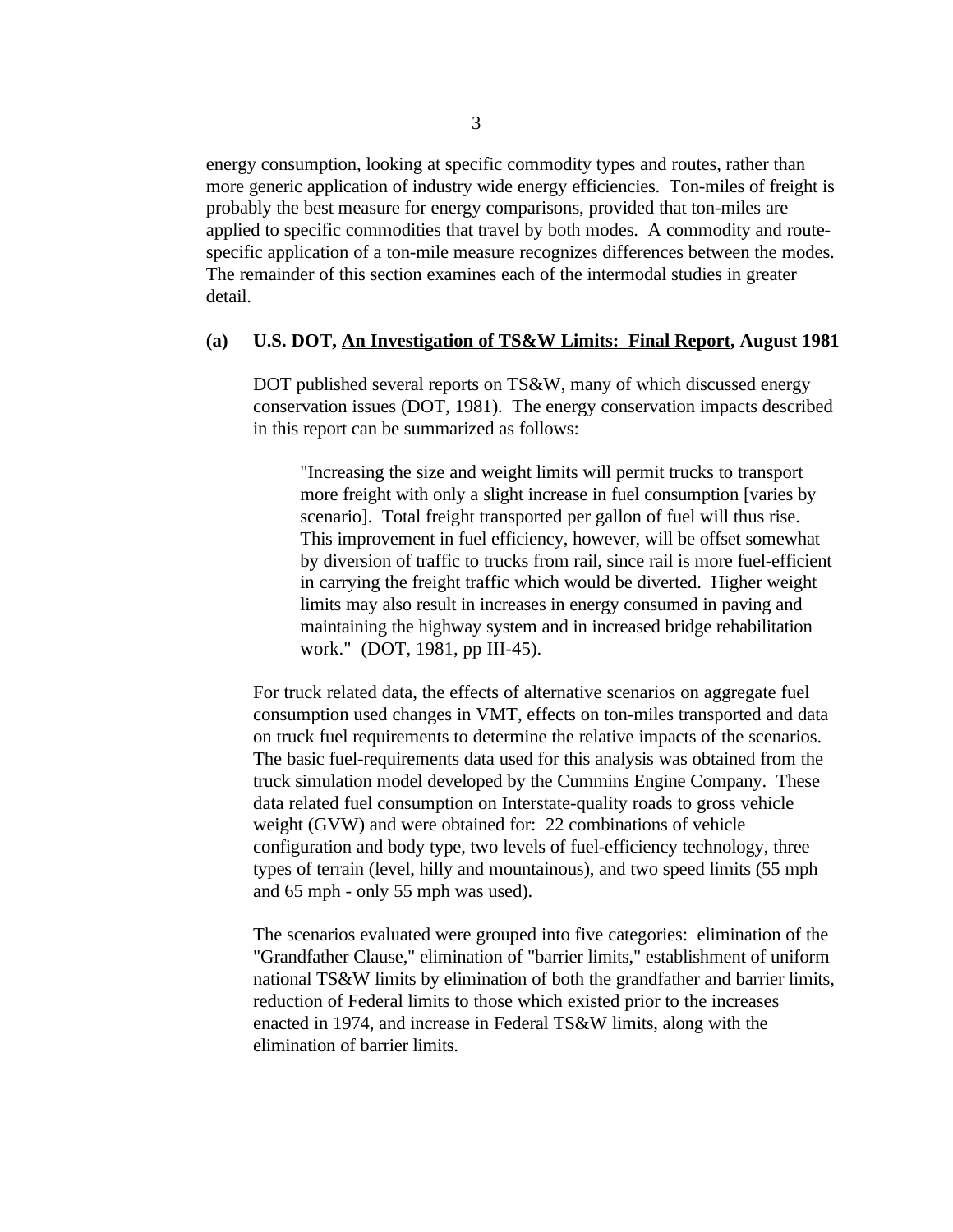For rail, the study used modal diversion estimates and data on rail fuel requirements and distinguished among carload and trailer-on-flatcar (TOFC) trailers as well as line-haul and local service rail routes. The results also looked at the fuel consumed in drayage.

The analysis concluded that increasing GVW limits would allow trucks shipping loads of higher densities or weights to reduce their average gallon per ton-mile consumption rate. There would be no effect on trucks that have partial loads unless the higher weight limit encourages higher tare weight trucks, in which case fuel consumption will increase for the partial load trucks. Increasing vehicle length limits would not effect higher density load trucks unless higher GVW limits were approved. Without increased GVW limits, increased size limits will only improve fuel efficiency for low density load trucks.

Regarding the energy tradeoffs between truck and rail services, DOT concluded that rail transport is more energy efficient than truck transport, except in a small percentage of freight shipments when the payload is very light, and rail circuity is high (defined as 100 percent extra miles).

The 1981 DOT studies accounted for changes in: vehicle utilization (VMT based), and fuel consumption from modal diversion of freight added to or taken from railroads. Based on the review of other studies, these seem to be the major areas of impact and the analysis methodology appears to be sound. The studies are also well documented and generally support the conclusions at the time they were conducted.

Unfortunately, the DOT studies are nearly 15 years old at this time. This leads to a number of current issues that the studies do not address. First, the freight transportation industry has undergone substantial regulatory and technological changes since the late 1970s when the data for these studies were available. For example, the DOT studies discuss TOFC but do not address containerized traffic, which has increased tremendously over the last 15 years. Second, the direct truck/rail energy comparisons assessed single and double 45 foot trailers with TOFC and boxcar rail services. This is of limited usefulness and is not valid today when considering single trailer lengths greatly exceed 45 feet and a variety of vehicle configurations other than twin 45 foot trailers are in use.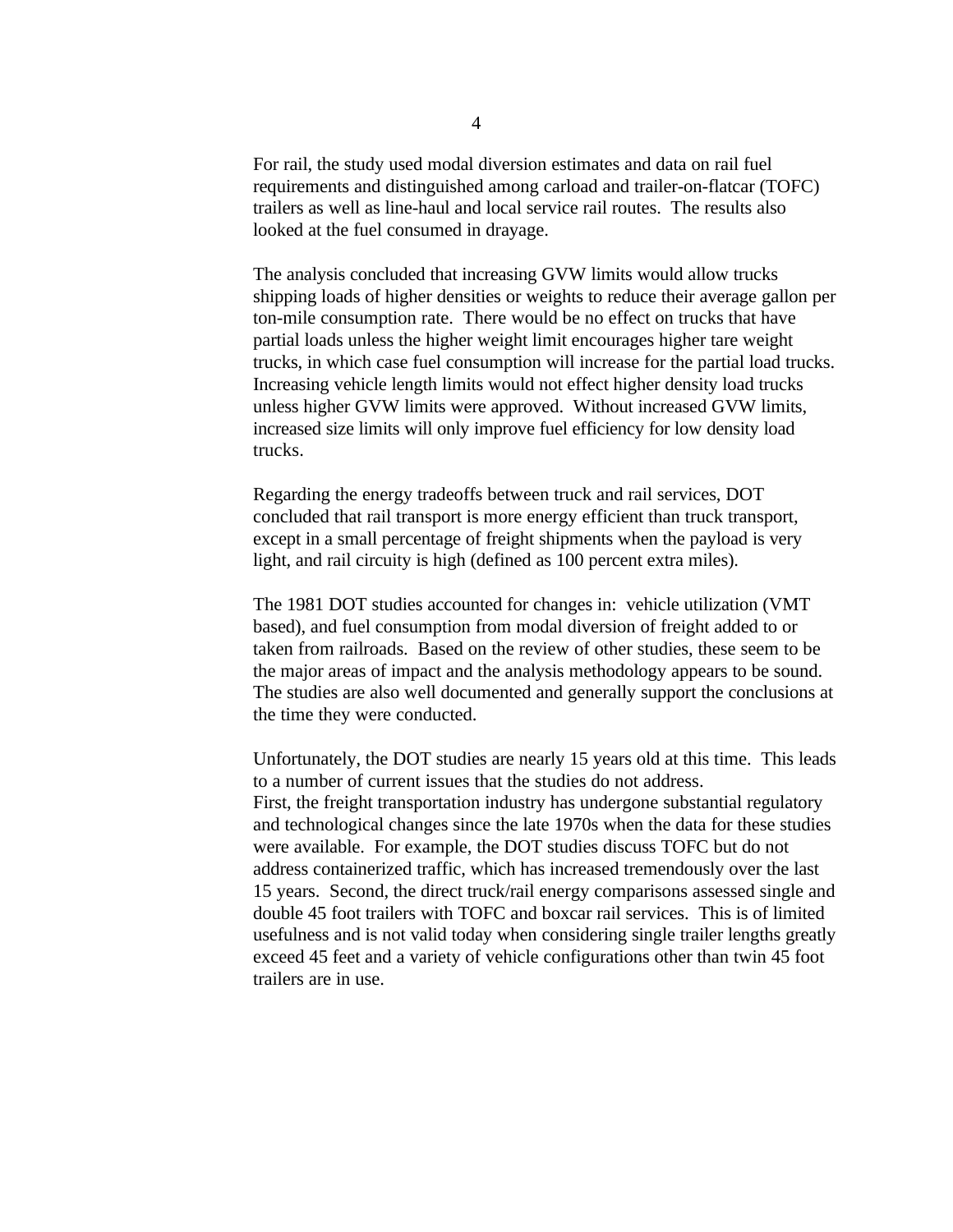# **(b) Fred P. Nix, Trucks and Energy Use: A Review of the Literature and the Data in Canada, August 1991**

Nix summarized TS&W literature for the Ontario, Quebec, and Canada Trucking Associations. The literature reviewed includes eight U.S. studies (including a 1981 review of nine other studies from the 1960s and 1970s), as well as ten Canadian studies of truck and rail fuel efficiencies. These studies are included in Exhibits 1 and 2.

Four general conclusions are drawn by Nix in his report:

- $\bullet$ Railways can move a given mass over a specified distance with less fuel consumed for propulsion than trucks in most intercity routes. The difference decreases when factors such as urban pickup and delivery, circuity, specific routes, and characteristics of the commodities carried are taken into account. The debate becomes academic because tonmiles is only a partial measure of service. "The exception would be on a specific haul where all other aspects of service such as transit time are relatively similar...In this case, direct comparisons of energy per tonkilometer may have meaning" (Canadian Trucking Association, 1991).
- There are large differences in estimates of energy efficiency for trucking between the studies measuring industry-wide averages and those actually monitoring heavy duty trucks in use. Much of the difference can be attributed to the fact that industry-wide averages include a variety of trucking services - from pickup and delivery to linehaul.
- The preceding two decades have witnessed large gains in fuel efficiency. Nix estimates a doubling of efficiency while allowable GVW limits have increased since the mid 1970s. This increase in GVW magnifies the doubling of fuel efficiency.
- Energy efficiency is not accurately described if ton-miles is used as the  $\bullet$ measure of efficiency (it only measures mass over distance).

Nix offers four reasons why ton-miles (kilometers) is a poor or incomplete measure of transportation output for comparing rail and truck. First, transportation also involves moving cubic volume, not just mass. Second, tonmiles ignores circuity -- the distance beyond the direct air distance that must be traveled to deliver goods from shipper to receiver. Third, rail only provides linehaul service while trucking provides point to point transport including urban delivery and off-road services. Fourth, ton-miles does not address other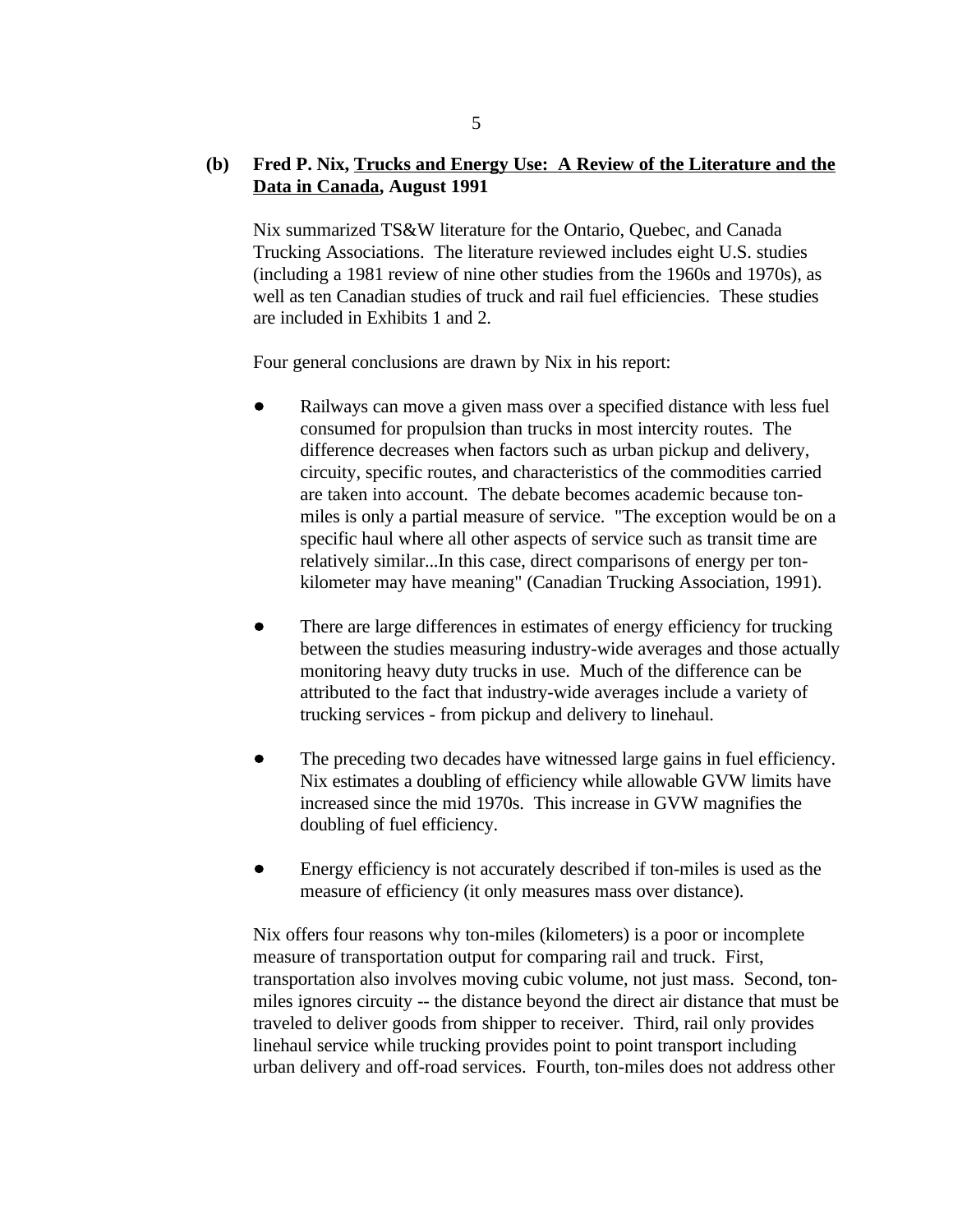attributes such as: shipment size, speed, the measure of frequency, and loss/damage experience.

| Study                                                              | Detail                                                                                                                           | Trucks $kJ$ /tne- $km1$                                                                                                                                             | Rail $kJ$ /tne-km <sup>1</sup>                                                                                          |
|--------------------------------------------------------------------|----------------------------------------------------------------------------------------------------------------------------------|---------------------------------------------------------------------------------------------------------------------------------------------------------------------|-------------------------------------------------------------------------------------------------------------------------|
| P.J. Martin, 1981<br>Summarized US studies<br>from 1960s & 1970s   | Rice<br>Mooz<br><b>Hirst</b><br><b>DOT - NASA</b><br><b>TSC</b><br>Mitre<br><b>Battelle</b><br>Carnegie-Mellon<br><b>DOT-TEP</b> | $1,603 - 1,700$<br>$1,659 - 1,760$<br>$1,930 - 2,047$<br>769 - 1,497<br>$1,855 - 1,966$<br>$2,307 - 2,446$<br>$1,182 - 1,355$<br>$1,892 - 2,006$<br>$3,153 - 3,343$ | 466 - 494<br>514 - 545<br>459 - 487<br>$226 - 400$<br>464 - 492<br>464 - 492<br>324 - 344<br>$225 - 1,034$<br>498 - 528 |
| M.S. Bronzini, 1979<br>US DOT, using 1972 data                     | Intercity freight<br>transportation                                                                                              | 1,693                                                                                                                                                               | 496                                                                                                                     |
| A.B. Rose, 1979<br>U.S. 1977 data                                  | - route miles<br>- effective miles                                                                                               | 1,785<br>2,045                                                                                                                                                      | 484<br>636                                                                                                              |
| R.B. Capelle, 1984<br>LCV study using 1983-84<br>data              | - 5-axle tractor-semi<br>- Western double<br>- Rocky Mtn double<br>- Turnpike double<br>- Triple                                 | $1,256 - 1,332$<br>$1,085 - 1,150$<br>$651 - 690$<br>$813 - 862$<br>714 - 758                                                                                       |                                                                                                                         |
| FHWA, 1985<br><b>LCV</b> Study                                     | - Turnpike doubles<br>- Triples                                                                                                  | $853 - 904$<br>$1,087 - 1,150$                                                                                                                                      |                                                                                                                         |
| L.R. Batts, 1991<br>ATA, "futuristic vehicle"                      | - average over 5,445 km<br>- best 1,133 km segment                                                                               | $427 - 453$<br>389 - 412                                                                                                                                            |                                                                                                                         |
| D.S. Smith, 1985<br>Double-stack train, based<br>on computer model | Los Angeles - Chicago<br>prediction                                                                                              |                                                                                                                                                                     | 185 - 196                                                                                                               |
| Progressive Railroader,<br>November 1990.<br>US double-stack train | Los Angeles - Chicago<br>"average"                                                                                               |                                                                                                                                                                     | $398 - 422$                                                                                                             |

**Exhibit 1 U.S. Truck/Rail Energy Efficiency Studies (included in Nix 1991 Report)**

Source: Fred P. Nix, Trucks and Energy Use: A Review of the Literature and the Data in Canada, prepared for the Ontario, Quebec, and Canadian Trucking Associations, August 23, 1991.

<sup>&</sup>lt;sup>1</sup>Kilojoule (kJ) per ton-kilometer. Kilojoule is a measure of the energy content of fuels. There are 1.054615 kJ per British Thermal Unit (BTU).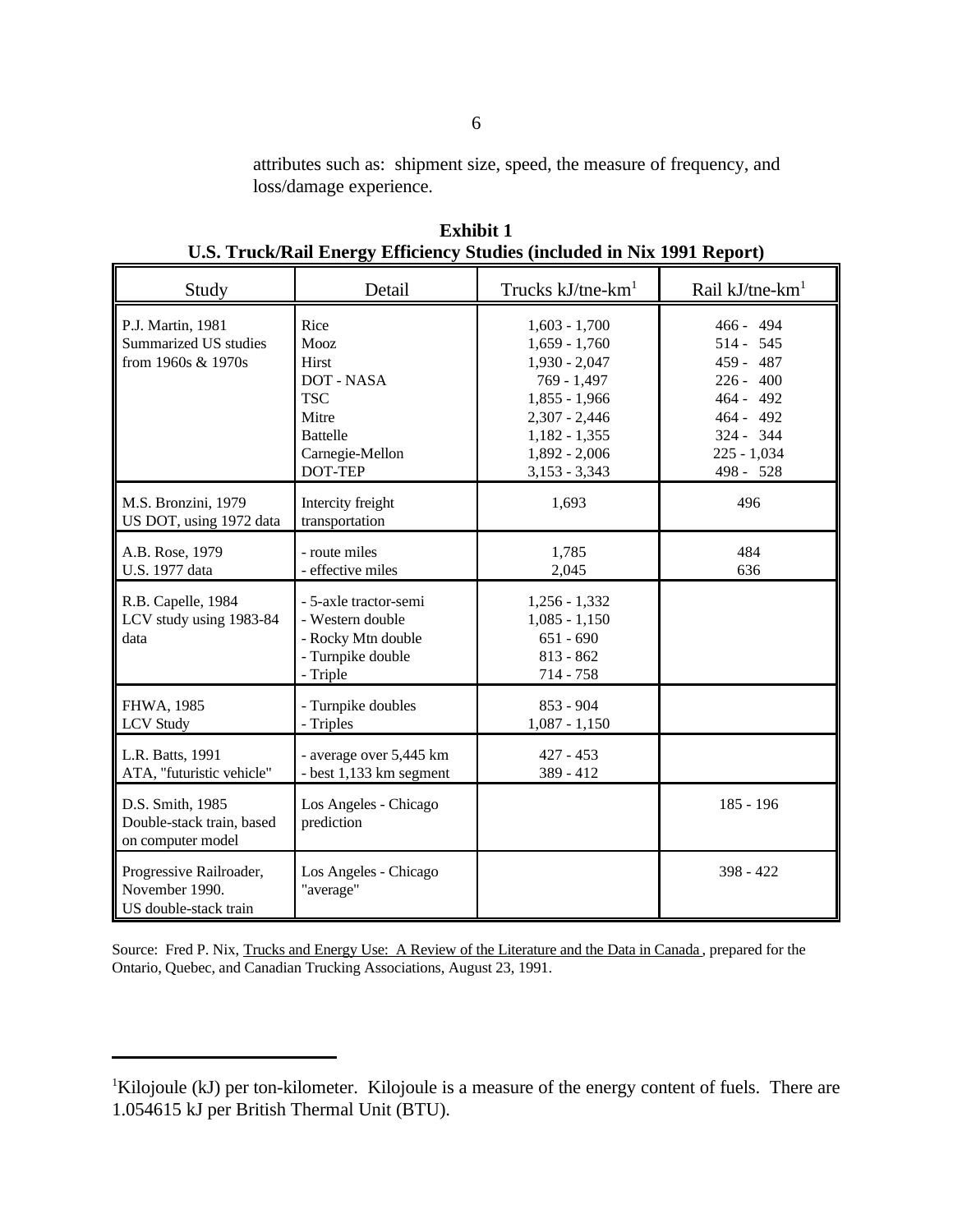**Exhibit 2 Canadian Truck/Rail Energy Efficiency Studies (included in Nix 1991 Report)**

| Study                                        | Detail                                                                              | Trucks $kJ$ /tne- $km2$                   | Rail kJ/tne-km <sup>1</sup> |
|----------------------------------------------|-------------------------------------------------------------------------------------|-------------------------------------------|-----------------------------|
| Transport Canada, 1977                       | 1970 intercity<br>1970 urban                                                        | 3,251                                     | 470                         |
| Transport Canada, 1978                       | 1976 total industry                                                                 | 1,631                                     | 396                         |
| F.R. Wilson, 1977<br>Day & Ross 1975/76 data | summer driving<br>winter driving                                                    | $982 - 1,308$<br>$1,268 - 1,521$          |                             |
| P. Detmold, CP Rail                          | 1978 freight service                                                                |                                           | $334 - 354$                 |
| A. Clayton, 1984<br>Data from 13 carriers    | summer driving<br>fall/spring driving<br>winter driving                             | $568 - 892$<br>591 - 951<br>$636 - 1,040$ |                             |
| A. Cubukgil, 1985<br>fuel consumption model  | base case (36.3 tne at 96.5)<br>kph)<br>Fruehauf's special<br>base case at 45.4 tne | 709 - 796<br>$518 - 602$<br>574 - 639     |                             |
| Ontario MTO, 1989<br>"DriveSave/TruckSave"   | overall winner                                                                      | $277 - 294$                               |                             |
| Manitoba Pro-Trucker<br>Challenge, 1990      | overall winner                                                                      | $516 - 548$                               |                             |
| CN Rail, 1990                                | Toronto-Montreal<br>- Laser service<br>- competing trucks                           | $764 - 811$                               | $278 - 295$                 |
| A. Kahn, 1991                                | total industry<br>for hire, Class $1 & 2$                                           | 2,385<br>1,357                            | 313                         |

Source: Fred P. Nix, Trucks and Energy Use: A Review of the Literature and the Data in Canada, prepared for the Ontario, Quebec, and Canadian Trucking Associations, August 23, 1991.

 ${}^{2}$ Kilojoule (KJ) per ton-kilometer. Kilojoule is a measure of the energy content of fuels. There are 1.054615 KJ per British Thermal Unit (BTU).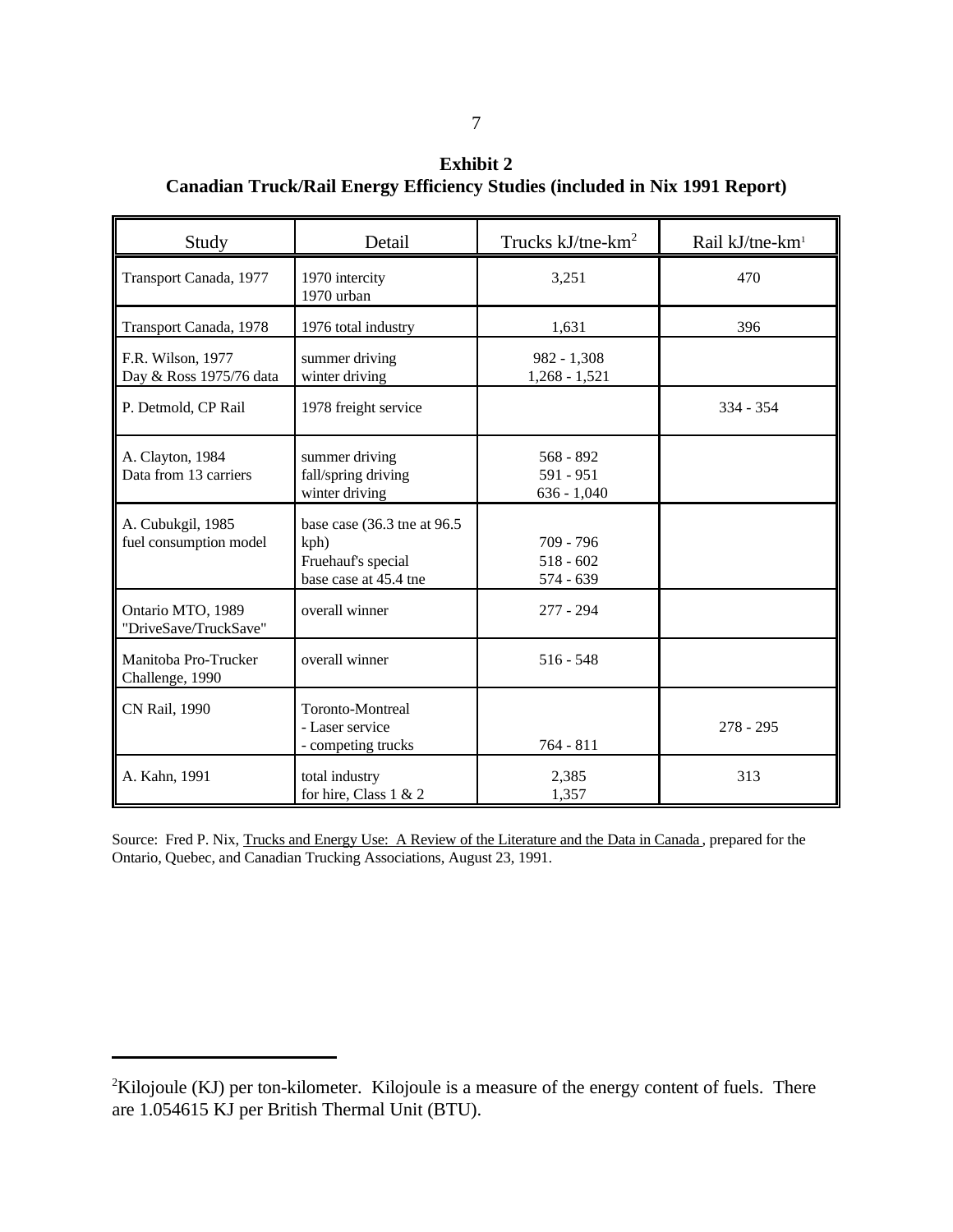Nix offers several alternatives to ton-miles for energy use comparisons: (1) energy consumption per dollars of revenue, (2) for Canadian estimates, using Statistics Canada's Input-Output tables, and (3) industry energy used divided by industry Gross Domestic Product.

Dollars of revenue are suggested as an alternative measure of transportation output. Nix suggests this measure because "the price that customers are willing to pay for a particular service represents the perception they have of the total value of that service". Nix recalculated two studies he cited earlier on the energy per dollar of revenue basis. (These studies had the appropriate data available.) The recalculations result in trucking being more efficient or equal to rail on this basis. The results indicate that the trucking industry generates a dollar of revenue with less energy than the rail industry, 34 percent less energy.

However, this approach has some weaknesses. First, obtaining consistent data for both truck and rail output is difficult, because different sources cover different members of industry. Second, this approach makes industry wide comparisons, which was an argument used against ton-miles. Third, the results of the dollar of revenue approach may really be demonstrating that high value goods, typically shipped by truck, are heavily weighted in the trucking revenues and lead to the final result that trucking is more efficient.

Statistics Canada's Input-Output Tables. Using Canadian statistics the author again looks at the industry wide energy input and revenues from a consistent source. However, energy is measured in monetary, not physical, units. The comparison can be distorted if one mode uses a more expensive form of energy. Also, energy used here is total energy, not just propulsive energy. Finally, railways include passenger service as well as freight. The results show rail as producing more net revenues than trucking, ranging from almost the same level up to twice the level of net revenues. This data source is not available for U.S. comparisons.

Energy Use Divided by GDP. One final method for comparing energy use between truck and rail is using energy use as a ratio of dollars of gross domestic product (GDP). Nix calculated these ratios for the 1962-1986 time period. The results indicate lower energy use per dollar of GDP for trucking every year, but both trucking and rail have significant variances over time. This approach uses energy as a monetary unit like Statistics Canada. Also, this approach compares industry-wide statistics, ignoring important differences between the modes.

Although it is worth considering alternative measures for energy uses, tonmiles carried of specific commodities on specific routes is the best measure.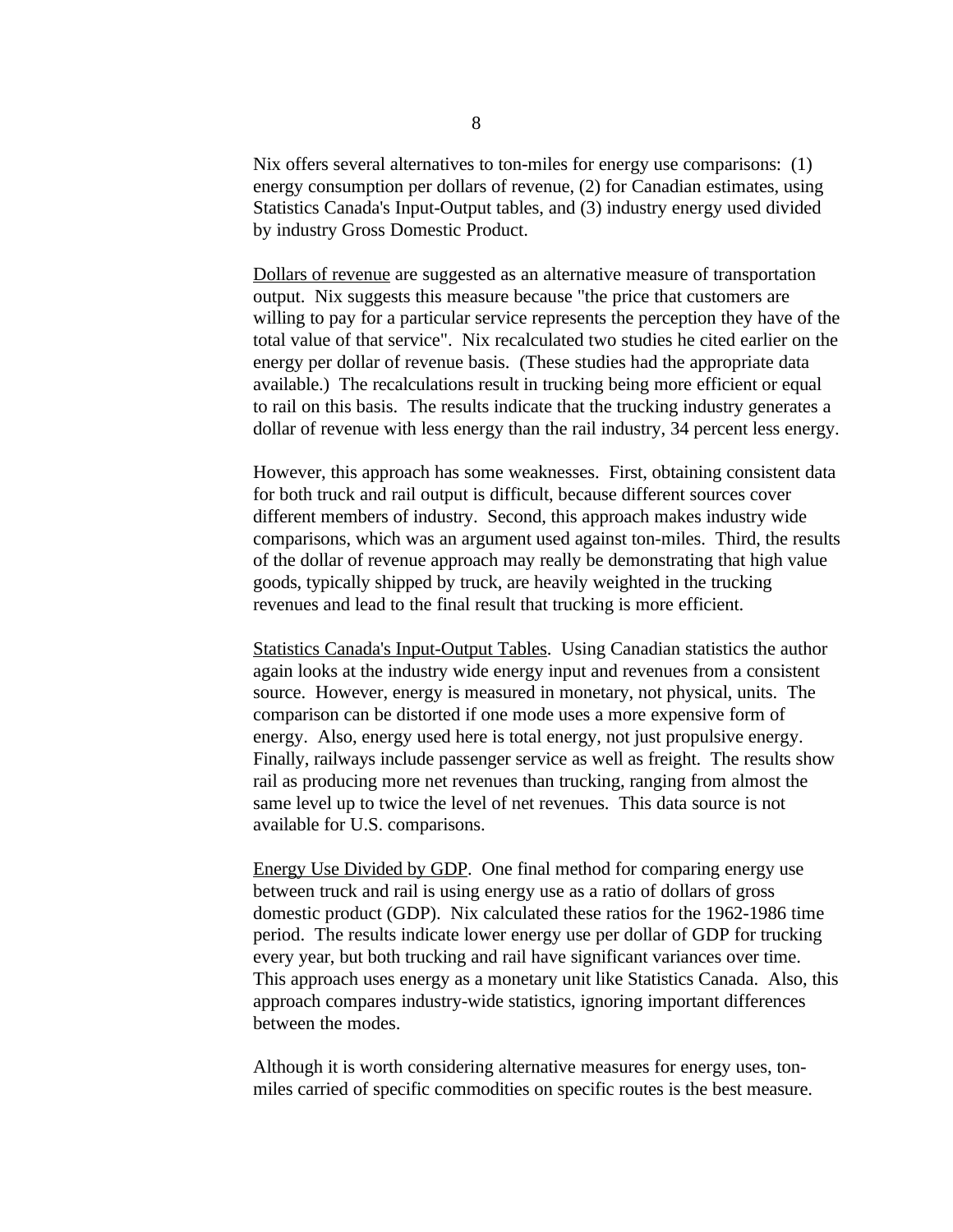Nix points out that because rail and trucks carry different cargos, specific direct comparisons of commodities and routes should be examined. By performing direct comparisons and including all services from origin to destination (e.g., drayage), reasonable comparisons can be made between the modes.

## **(c) U.S. DOT Federal Railway Administration (FRA), Rail versus Truck Fuel Efficiency, April 1991**

Abacus Technology Corporation produced a study for FRA that used computer simulations for both truck and rail results based on respected industry models that consider the specific route characteristics. This study is unique in that it considers specific routes, loads, and equipment. The results were determined along real transportation corridors that are used today. The operating scenarios used considered various commodities that are shipped on these routes and that are transported by both rail and truck in these corridors. The results include calculations for fuel used in local rail switching, terminal operations, and truck drayage. Rail demonstrates better fuel efficiency for all combinations from 1.4 to 9 times better than trucking as shown in Exhibit 3. Underlying factors for this fuel efficiency difference include equipment type, average speed, terrain, lading or payload weight, and horsepower.

Rail circuity decreases the relative advantage of rail versus truck fuel efficiency measured in ton-miles/gallon, but rail has better efficiency in all cases analyzed. The report describes changes in the design and operations of both rail and truck transport and attempts to quantify the impact on fuel efficiency of each. Operating fleets' level of participation in adopting the new technologies and operations is addressed.

Ton-miles per gallon is used as a measure for fuel efficiency because: 1) it measures the size of the freight as well as the distance moved, 2) it has been used in several previous studies of modal fuel efficiency, and 3) it best met the overall needs of the study (direct commodity/route comparisons). Other measures were considered and dismissed for reasons detailed in the report.

This report has a number of strengths. As mentioned earlier, specific commodities and routes were selected for simulation where rail and truck directly competed. This addresses many of the concerns of inequity that have been raised in other studies. Numerous scenarios for different types of rail and truck transport were included which provide a range of options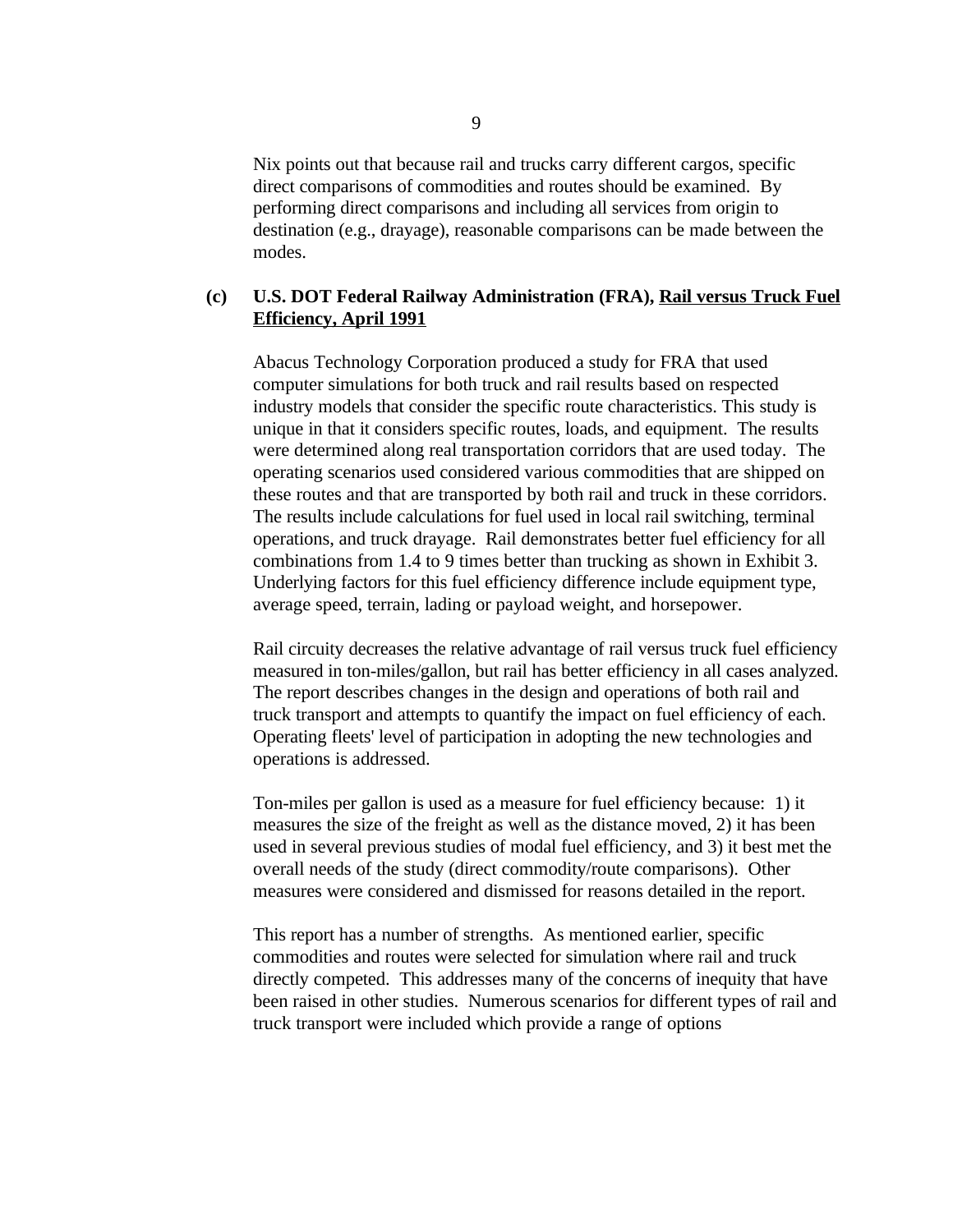**Exhibit 3** Range in Ton-Miles Per Gallon By Equipment Type (FRA, 1991 Report) (All Scenarios)



Source: US DOT/FRA, Rail versus Truck Fuel Efficiency: The Relative Fuel Efficiency of Truck Competitive Rail Freight and Truck Operations Compared in a Range of Corridors, April 1991.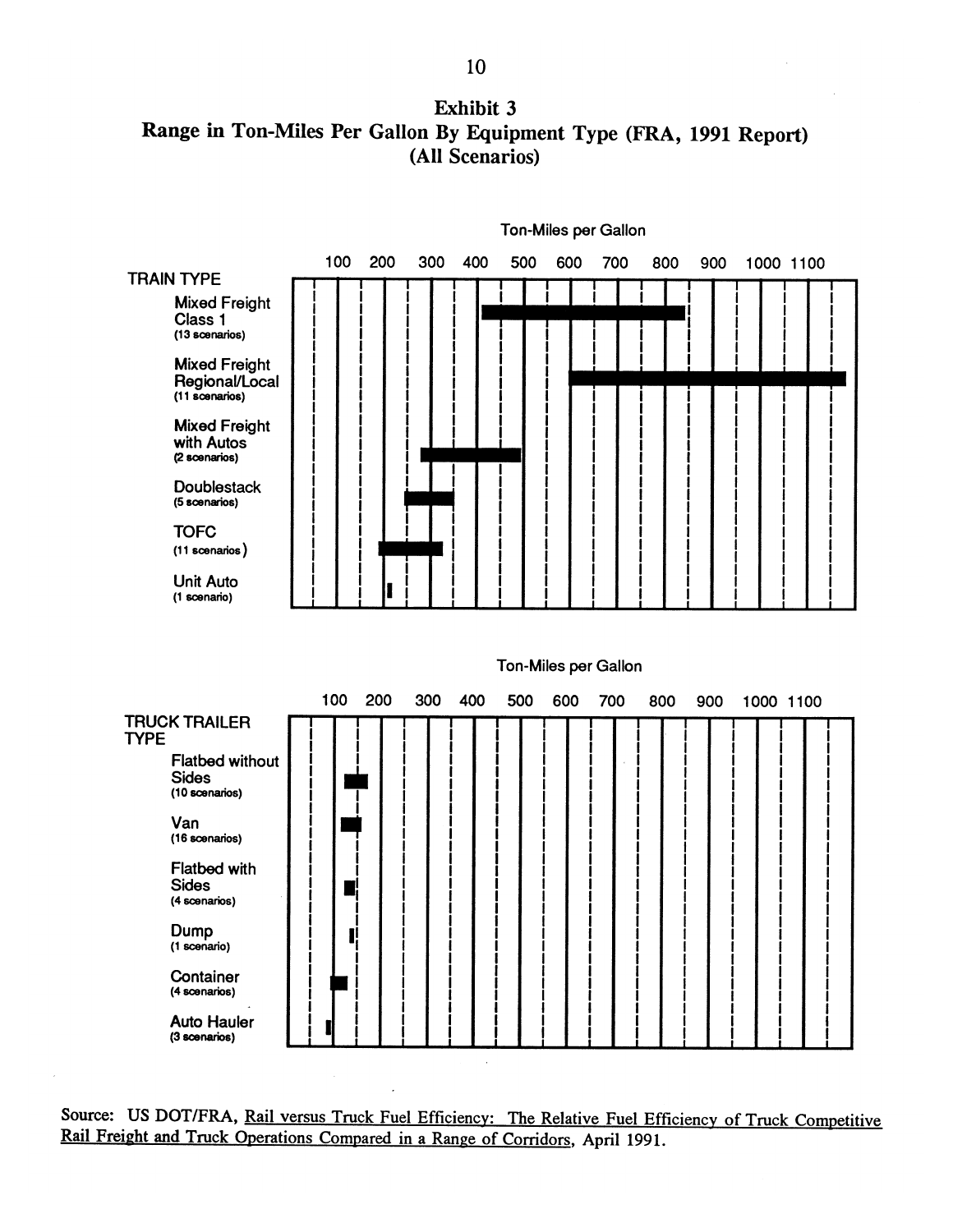for TS&W considerations. The study prorated energy consumption for fractions of trucks in calculating energy consumption. For example, if it required 1.8 trucks to carry the equivalent payload of 1 rail car, the truck mode was not charged the full energy consumption of two tractors. Finally, the study takes into account many technological changes in both trucking and rail shipments that occurred during the 1980s.

There are some weaknesses with this study: first, longer combination vehicles (LCVs) are excluded from all scenarios. The study acknowledges that an option trucks may use to improve efficiency is multiple trailer configurations, but they were not included in the analysis. There is no clear method of determining how many trucks use multiple trailers or even what percentage of trips or VMT are accomplished with multiple trailers. If more than one trailer is pulled by a single tractor, then the truck energy consumption estimates presented in the report are significantly overstated.

Second, empty or back-haul miles are not mentioned in this study for rail and are assumed to be zero for trucks. It may be that on the specific routes examined there is limited or no occurrence of this phenomenon, but the complete absence of the topic raises concern. Other studies have indicated that empty back haul miles are an important section of the route structure and negatively impact fuel efficiency, especially for rail. As a result, the fuel efficiency for rail may be overstated.

Third, the trucking model in the study used the same engine for all truck types. This may be reasonable if all of the trucks (on the commodity/routes selected) required the same performance in this study, but this is not likely to be true in all situations. More research on this is needed. As noted earlier when discussing vehicle weight, engine horsepower requirements could significantly impact fuel consumption.

## **(d) American Association of State Highway and Transportation Officials (AASHTO), 1993 Reports**

In 1993, the American Association of State Highway and Transportation Officials (AASHTO) issued two freight policy reports: Synthesis of the Impacts of TS&W on the Transportation System and the Economy, from the Subcommittee on TS&W of the AASHTO Joint Committee on Domestic Freight Policy (AASHTO Joint Committee, 1993), and Review of National Domestic Freight Policy (AASHTO, 1993). These reports do not provide any new research but they raise at least one important policy question. Increased TS&W limits will certainly impact rail traffic, but the real question is how much and at what impact? Rail transport is generally better than trucking for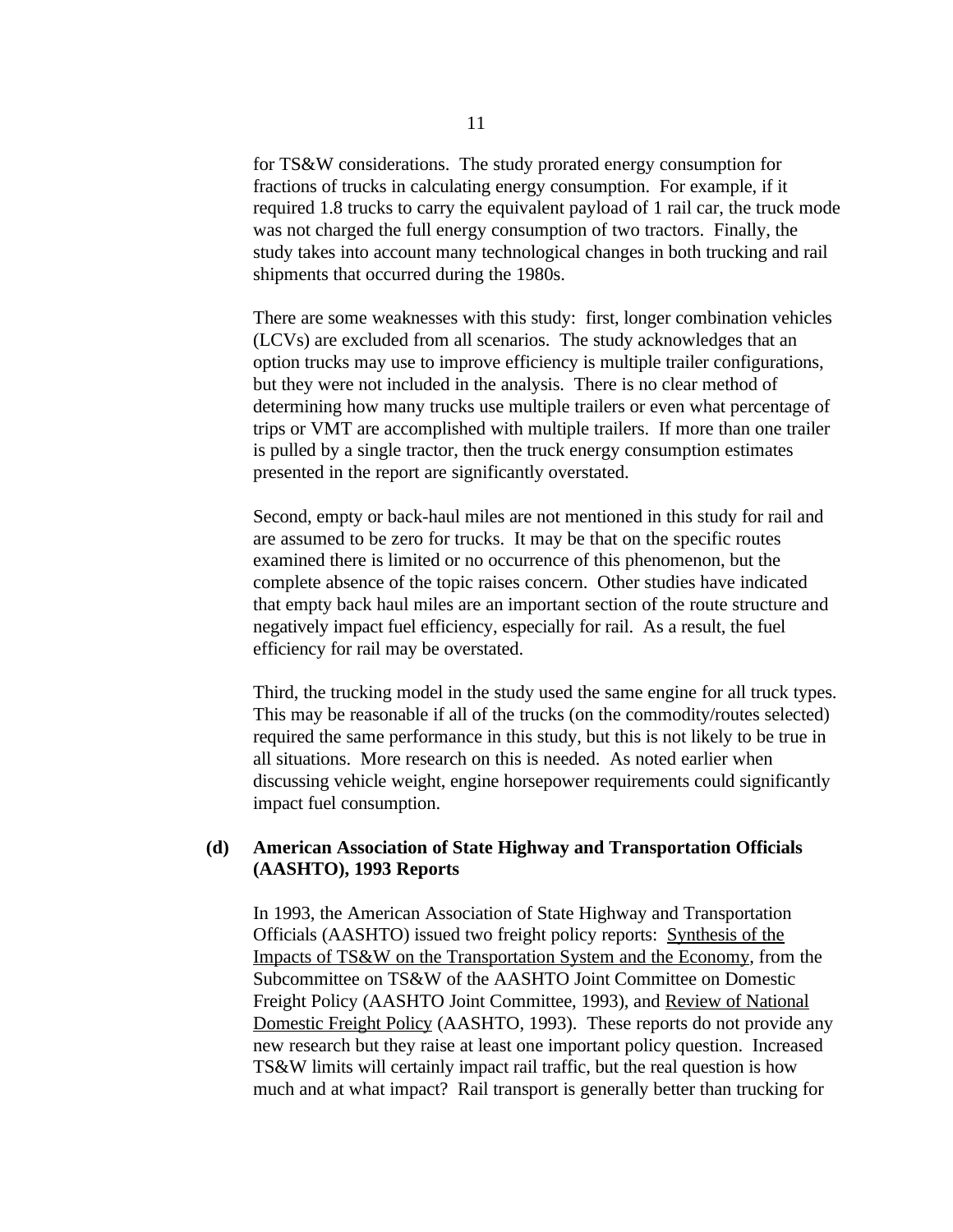congestion and fuel conservation purposes. Trucking can be more energy efficient than rail when rail freight delivery is extremely circuitous (e.g., possibly for short-hauls) and when rail is not a realistic option (e.g., drayage operations).

The AASHTO reports note that changes in truck pricing can be made in conjunction with changes to TS&W limits. Pricing changes could limit the savings that can be passed on to trucking consumers, thus limiting modal diversion of freight traffic from rail. Additional policy factors which complicate the TS&W analysis include international freight movements, particularly with NAFTA, and greater cooperation that has been occurring between rail/trucking/intermodal companies over the last decade, which have not been adequately explored in the research to date.

#### **1.4 Tires**

It has been estimated that improved tire technologies can improve current truck fuel economy by 2-10 percent. Over the years, there has been increased utilization of improved tire technology. For example, considerable fuel savings resulted in the early 1980s when virtually all trucks converted from bias-ply to radial tires. Lowprofile radial tires, which have less resistance than traditional radial tires, offer the most promise for further improvements in truck fuel efficiency. Initial research also indicates that super single tires contribute to improved fuel economy. However, the amount of contribution, particularly given possible TS&W changes, has not been quantified and requires additional research (AASHTO Joint Committee, 1993).

On the other hand, increased use of double and triple trailer configurations can contribute to increased irregular tire wear. This can occur due to excessive movement on dolly axles (Heavy Duty Trucking, Feb. 1992, pp 68). Irregularly worn tires can increase friction and resistance, creating more load on the engine. The impact of worn tires has not been discussed in the literature, but it may be as significant as the improvements new tire technologies provide. Similarly, the effects of tire and axle loads on energy conservation have not been researched. To the extent these increase resistance and exacerbate load on the engine, fuel efficiency will be reduced.

#### **1.5 Environmental Laws**

Diesel is the primary fuel technology for heavy trucks currently and in the foreseeable future. However, the Clean Air Act Amendments (CAAA) of 1990 have required since October 1993 that low sulfur diesel fuel be available in all States except Alaska and Hawaii (CRS, 1991). Clean diesel and emissions control technologies may have a negative impact on heavy duty vehicles' fuel efficiency. (For a more complete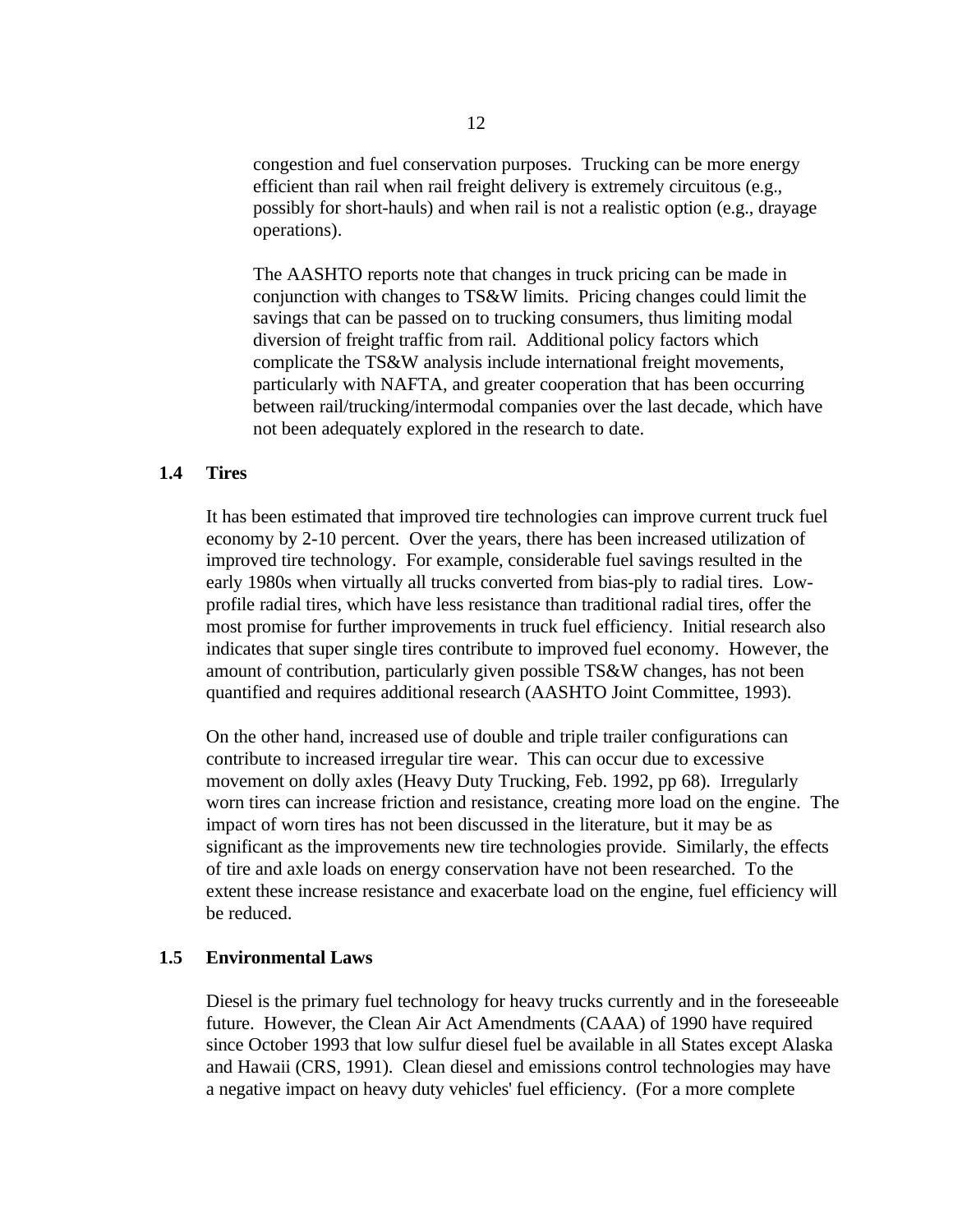discussion of these issues, refer to Working Paper No. 11, Environment.) In addition, the CAAA, the Energy Policy Act of 1992 (EPACT), and other legislation will provide pressure in the future for more alternative fuel vehicles. No alternative fuel has as much energy (british thermal units) per gallon as diesel fuel. Therefore, for trucks to have the same range as current vehicles, alternatively fueled trucks would require larger fuel tanks. This results in greater tare weights which could negatively impact fuel economy and could potentially limit payload weights for some fuel technologies. More research is needed to evaluate these issues.

Alternative fuel vehicles are not likely to be a factor on long-haul routes. They could, however, be an important factor in drayage or pick up and delivery operations. If intercity and interstate truck loads increase due to increases in TS&W limits, these larger loads will have to be broken into smaller loads for local pick up and delivery. Trucks performing these drayage operations will be more likely to be powered by alternative fuels as a result of the CAAA and EPACT. Since the fuel storage may displace some of the payload capacity for these alternative fuel trucks, more trips may be necessary by the alternative fuel trucks relative to a conventional truck in order to perform all of the drayage for a given load size. This may result in increased energy use because more trips are necessary, and, each trip uses more fuel energy because the tare weight has increased. Again, this area requires more research.

#### **1.6 Equipment Specifications and Technology**

As was discussed earlier in this paper, technological improvements, particularly in the area of aerodynamic enhancements of trucks have contributed significantly to energy conservation. These technological trends are likely to continue into the future, particularly if new truck designs are brought into common usage. However, increased use of double and triple trailer configurations could partially offset these improvements because of the interrupted airflow between the trailer combinations. No data was identified in the research literature on these issues, but technologies could significantly improve fuel efficiency and energy conservation.

#### **1.7 Vehicle Performance**

One major factor in determining fuel economy is vehicle speed. A DOT study cited earlier (DOT, 1975) found a significant relationship between speed and fuel economy. For example, a fuel savings of 10 percent was found from operating a vehicle at 55 miles per hour instead of 60 mph. That particular DOT study is quite old (1975) and had several weaknesses in its methodological approach. However, given the numerous improvements that have occurred and the potential significance on the effect of energy consumption, more research is needed.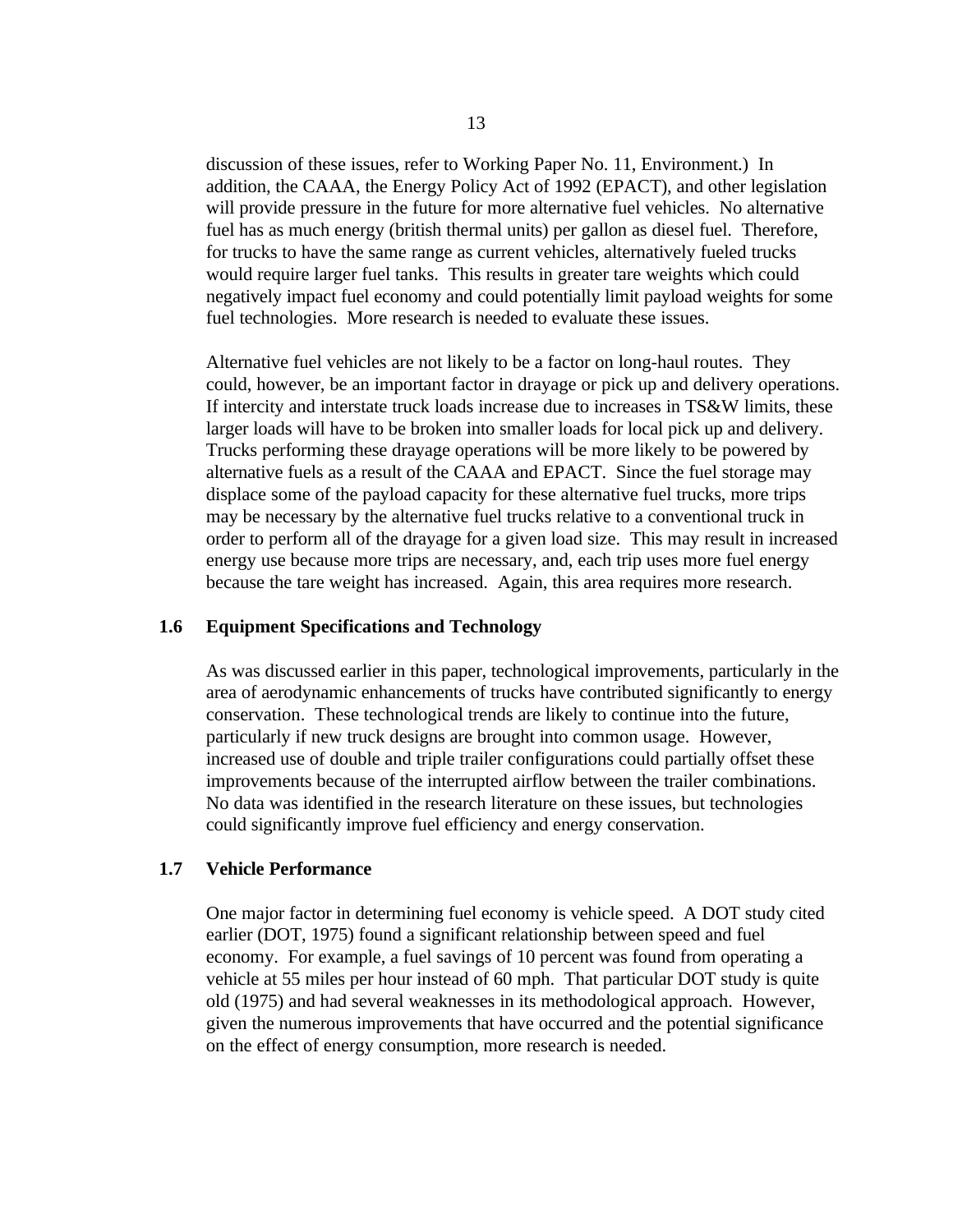Several other potential vehicle performance factors could impact energy conservation. A major factor affecting fuel consumption is vehicle condition and proper maintenance. It is widely assumed that a lack of routine maintenance can significantly worsen fuel economy, but specific research quantifying this relationship was not identified. Other vehicle performance factors that can impact energy conservation include fuel consumption versus volume to capacity ratio or speed. No data was found in the research to indicate the potential significance of any of these factors.

#### **1.8 Indirect Energy Consumption**

Energy consumed directly in the form of fuel used for propulsion is the most obvious and most important component of transportation energy required, as well as the most easily and accurately estimated. However, there are a number of additional indirect requirements for energy. These include the energy embodied in the transport vehicles and facilities; energy required to extract, refine and transport propulsion fuel; and "overhead energy" associated with maintenance and administration of the system. In the case of freight transported by truck or rail, these indirect requirements account for nearly half of total energy requirements (DOT, 1981). Estimates of the magnitude of indirect energy consumption for truck transport varies, but DOT has estimated it to be about 70 percent of direct energy costs (DOT Technical Supplement, 1981).

#### **2.0 Knowledge Gaps and Research Needs**

#### **2.1 Vehicle Weight**

A gap in existing research is the power requirements that might be needed if TS&W limits change. For example, if gross vehicle weight limits are increased, motor carriers may utilize more powerful tractors (engines with increased horsepower) to pull the heavier loads and maintain current vehicle performance characteristics. Generally, it is assumed that increased horsepower results in increased fuel consumption. However, the existing research dates back to the 1970s. Given the significance of recent technological improvements, new research is needed to analyze both horsepower requirements and the related fuel efficiency impacts. New research should also analyze a variety of engines and vehicle weights, because most studies have considered only one engine type.

#### **2.2 Vehicle Dimension**

Research is needed to determine if changes in vehicle dimension limits would increase or decrease energy consumption. While longer or multiple trailers would allow more freight to be transported in fewer trips, additional stops or miles of travel might be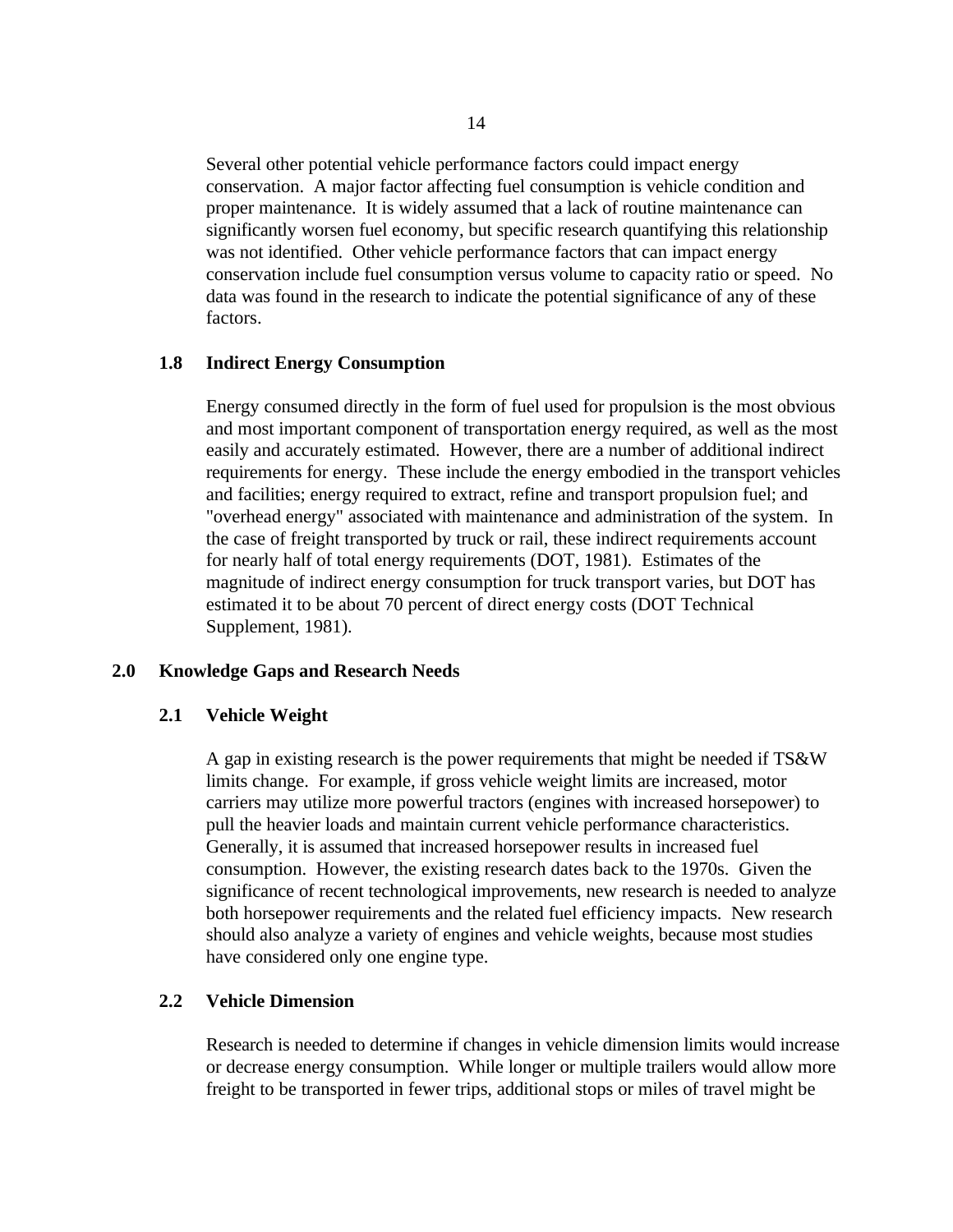needed to fill up the additional cubic capacity. Additionally, longer vehicle limits without a corresponding increase in weight limits serves no benefit except with lightweight cargo. It may actually raise fuel costs/consumption with no increase in efficiency. Travel to and from staging areas to couple/decouple multiple trailers may be necessary if vehicle dimension limits are increased. Research is also needed to determine if longer or multiple trailers would add drag to the vehicle and penalize fuel economy. No data was found in the research to address this issues, but the potential impacts of vehicle dimension changes are likely to be smaller than vehicle weight issues.

## **2.3 Intermodal Tradeoffs Between Trucks, Rail, Mixed Modes (e.g., Containers)**

Given the vast changes that occurred over the last 15 years, more research is needed on modal diversion models, including examination of containerized cargo shipments. None of the studies has examined domestic or international container shipments, which is a fast growing segment of freight transport. Additional investigation into intermodal highway connectors with ports, implications for the national highway system (as an expansion from the Interstate system) is needed. This need increases if increased vehicle lengths and widths are contemplated, since locating staging areas on or near major road networks is important in order to maximize energy efficiency under a scenario of increased LCVs. This is a critical research need, especially in light of emerging issues such as the North American Free Trade Agreement, and increased cooperation between rail, trucking, and intermodal freight shipping companies.

Attention needs to be given to charging mechanisms for TS&W changes. It has been suggested that TS&W changes could be made in conjunction with charging mechanisms to achieve energy conservation goals without affecting the mode share split between truck and rail.

#### **2.4 Tires**

A relatively minor research need is the impact of tires. If changes in TS&W limits promoted more tires or axles, this could increase the drag and resistance and potentially lower emissions. Significant changes in tire technologies or widespread adoption of super single tires could impact energy conservation objectives and changes to TS&W limits. These impacts are expected to be low, but should be investigated.

## **2.5 Actual Vehicle Energy Consumption Characteristics**

As discussed in section 1.7, many things impact the vehicle energy performance including the age and types of vehicles in operation, condition of the equipment and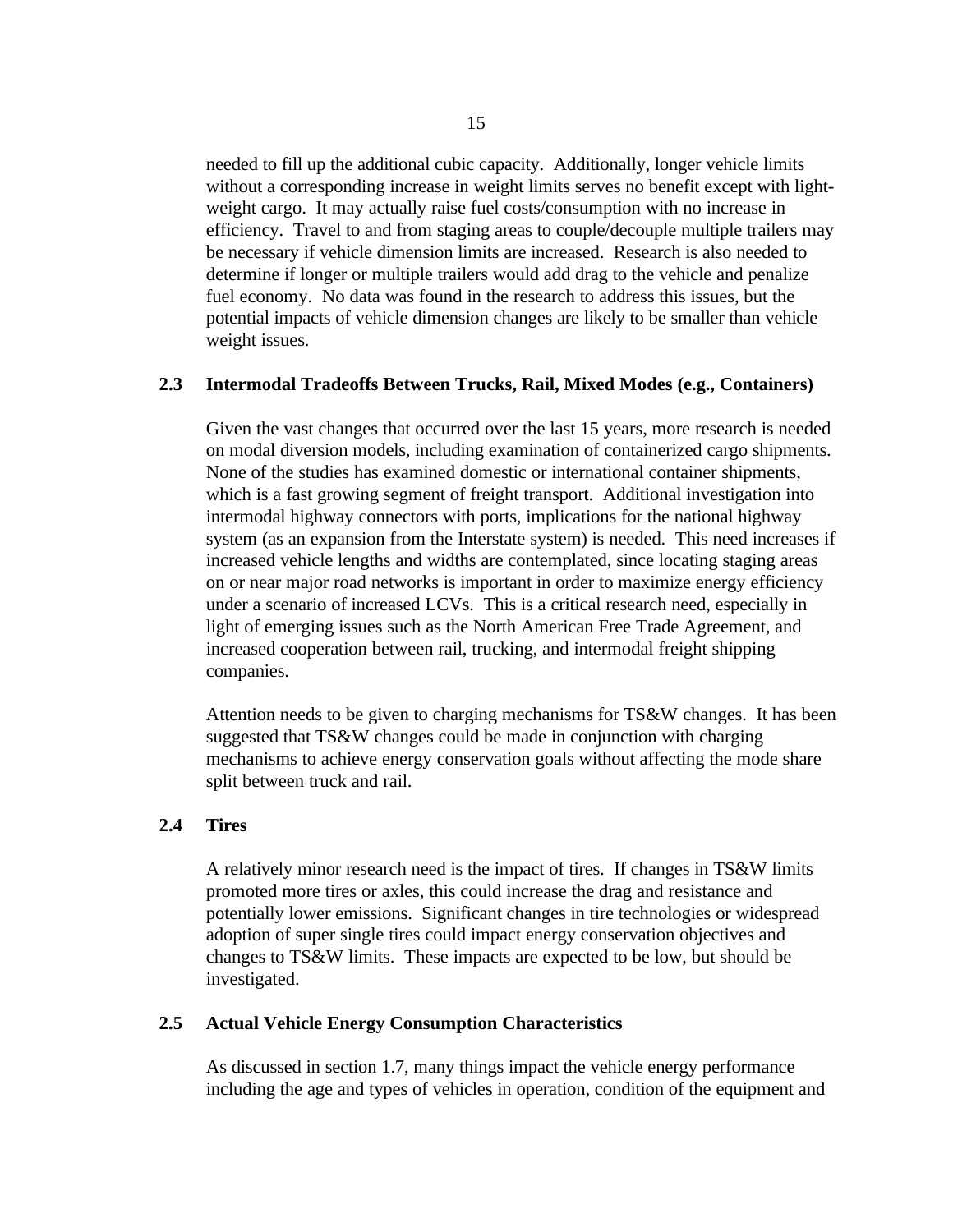standards for maintenance and repair, technologies used, terrain traveled, and the driver's skill (which is potentially the largest determinant of actual vehicle fuel efficiency). Research into actual conditions for these factors is needed, particularly given the changes that the industry is undergoing. Changes in TS&W may encourage motor carriers to purchase newer engines, which are generally more fuel efficient and could promote energy conservation. This type of information will allow for theoretical analysis to be directly applied to current situations. An important area not to overlook is fuel economies associated with various LCV combinations that may become increasingly used given contemplated changes in the TS&W limits.

#### **2.6 Environmental Laws**

With EPACT, CAAA, ISTEA, and other requirements, the acceptability of clean diesel technologies and their energy performance penalties need to be addressed. Although there are many demonstrations of alternatively fueled vehicles underway, many of these demonstrations are transit bus fleets, and their results need to be assessed to provide insight into how alternative fuels may serve heavy duty truck fleets. As noted in the environmental working paper, a research gap currently exists in terms of what operational restrictions may be applied against diesel fueled vehicles, most notably in the Los Angeles Air Basin. The impact of any changes to TS&W on the FIP must also be addressed.

#### **2.7 Indirect Energy Consumption**

Given that existing research suggested that indirect energy costs at least approach direct energy consumption (70 percent) and that the supporting research for that estimate is nearly 15 years old, a real knowledge gap exists in the accuracy, availability, and ability of models to estimate the indirect energy consumption in truck and rail transport. Given the potential infrastructure investment that would be required in TS&W limit changes, indirect energy consumption could significantly impact energy conservation goals.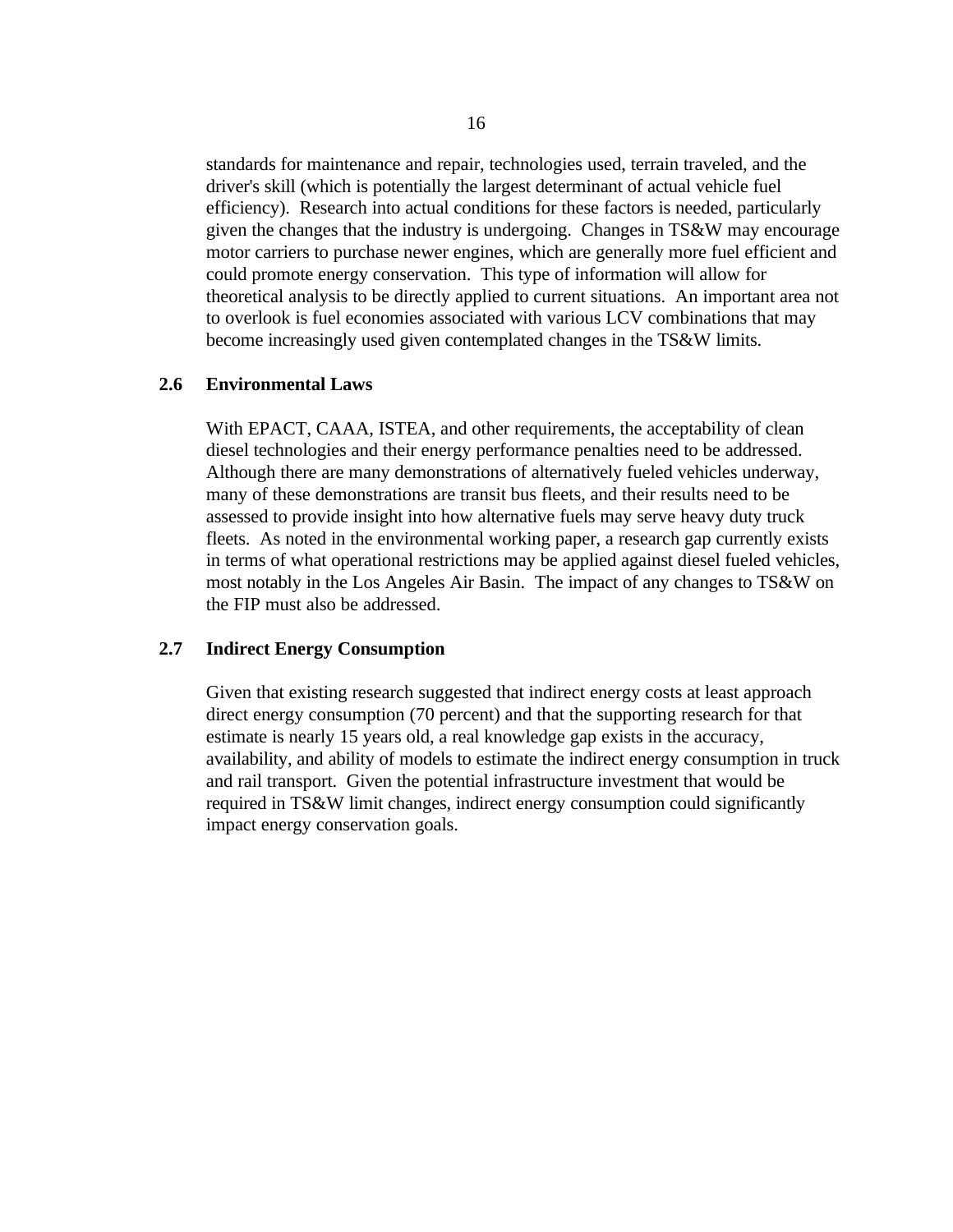## **3.0 References for Energy Conservation Working Paper**

# 1994

Longer Combination Trucks - Potential Infrastructure Impacts, Productivity Benefits, and Safety Concerns, GAO, August 1994.

Infrastructure Decisions in Relationship to Energy Consideration, (1994), R. Strammer, presented at the Third Engineering Foundation Conference on Vehicle-Road and Vehicle-Bridge Interaction, Third Engineering Foundation Conference, June 1994.

Economic Impact of the U.S. Environmental Protection Agency's Federal Implementation Plan on the South Coast Air Basin, prepared for the Los Angeles Area Chamber of Commerce, First Interstate Economics, Appendix I, Comments on the California Federal Implementation Plan, (Docket A-94-09), August 29, 1994.

American Trucking Associations, Inc., Comments on: Approval and Promulgation of Federal Implementation Plans, California--Sacramento and Ventura Ozone; South Coast Ozone and Carbon Monoxide; Sacramento Ozone Area Reclassification, 40 CFR Parts 52 and 81; 59 Federal Register 23,264 EPA Docket No. A-94-09, August 31, 1994.

California Federal Implementation Plan (FIP) - Excerpts of Proposed Rule, Part II Environmental Protection Agency, 40 CFR Parts 52 and 81, Approval and Promulgation of State and Federal Implementation Plans; Proposed Rule, May 5, 1994.

## 1993

Report of the Subcommittee on Truck Size and Weight of the AASHTO Joint Committee on Domestic Freight Policy: Synthesis of the Impacts of Truck Size and Weight on the Transportation System and the Economy, AASHTO, July 2, 1993.

Report of the Subcommittee on Truck Size and Weight of the AASHTO Joint Committee on Domestic Freight Policy, AASHTO, July 2, 1993.

A Review of National Domestic Freight Policy, AASHTO, February 1993.

Expert System for Highway Energy Analysis, Caltrans, FHWA/CA-E90TL25, (HTIMS 41300939), FHWA, October 1993.

Speed Determination Models for the Highway Performance Monitoring System: Final Report, prepared for FHWA Contract No. DGFH61-92-R-00022, Margiotta, R., Cohen, H., Morris, R., Nichols, G.E., Venigalla, M. Rathi, A., FHWA, October 31, 1993.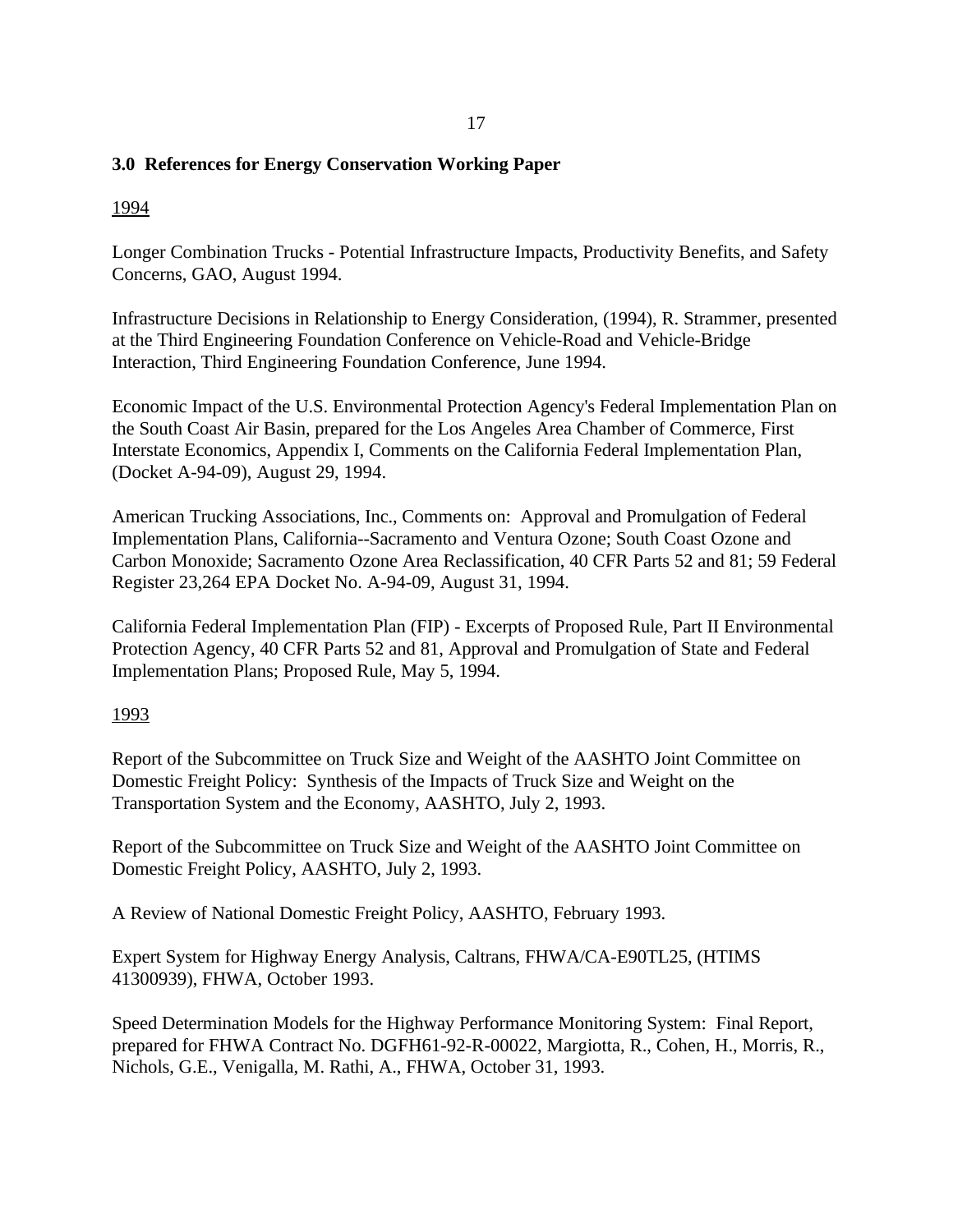#### 1991

Rail versus Truck Fuel Efficiency: The Relative Fuel Efficiency of Truck Competitive Rail Freight and Truck Operations Compared in a Range of Corridors (1991), U.S. Department of Transportation, Federal Railroad Administration, Office of Policy, DOT/FRA/RRP-91/2, FRA, April 1991.

Freight Transport and the Environment, 1991.

Trucks and Energy Use: A Review of the Literature and the Data in Canada, (1991), F. Nix, prepared for the Ontario Trucking Association, the Quebec Trucking Association, and the Canadian Trucking Association, August 1991.

Analysis of Heavy Duty Truck Fuel Efficiency to 2001, prepared by Energy & Environment Analysis, Inc., for Transportation Policy Division, Energy Mines and Resources Canada, September 1991.

Facts and Figures on Environmental Effects of Freight Transport in the Netherlands, Schoemaker T.J.H., Bouman, P.A., Department of Transportation Planning and Highway Engineering, Faculty of Civil Engineering, Delft University of Technology, P.O. Box 5048, 2600 GA Delft, The Netherlands. From the Book "Freight Transport and the Environment," Doc. #87), Delft Univ. of Technology, 1991.

Prospects for a Shift in Modal Split, Blok, P.M., Nederlands Economisch Instituut, Netherlands. Included in "Freight Transport and the Environment," European Conference of Ministers of Transport, 1991.

A Decrease in Energy Use by Logistics: A Realistic Opportunity, Tanja, P.T., TNO Institute of Spatial Organisation, Policy Studies, Delft, The Netherlands. Included in "Freight Transport and the Environment," European Conference of Ministers of Transport, 1991.

Thompson, S.J., "Trucking and the Clean Air Act Amendments of 1990: Some Economic Implications," CRS Report for Congress, 91-132, February 1, 1991.

#### 1990

New Trucks for Greater Productivity and Less Road Wear - An Evaluation of the Turner Proposal, TRB, 1990.

Truck Weight Limits Issues and Options - Special Report 225, TRB, 1990.

Productivity and Consumer Benefits of Longer Combination Vehicles (Final Report and Executive Summary), TRI, May 14, 1990.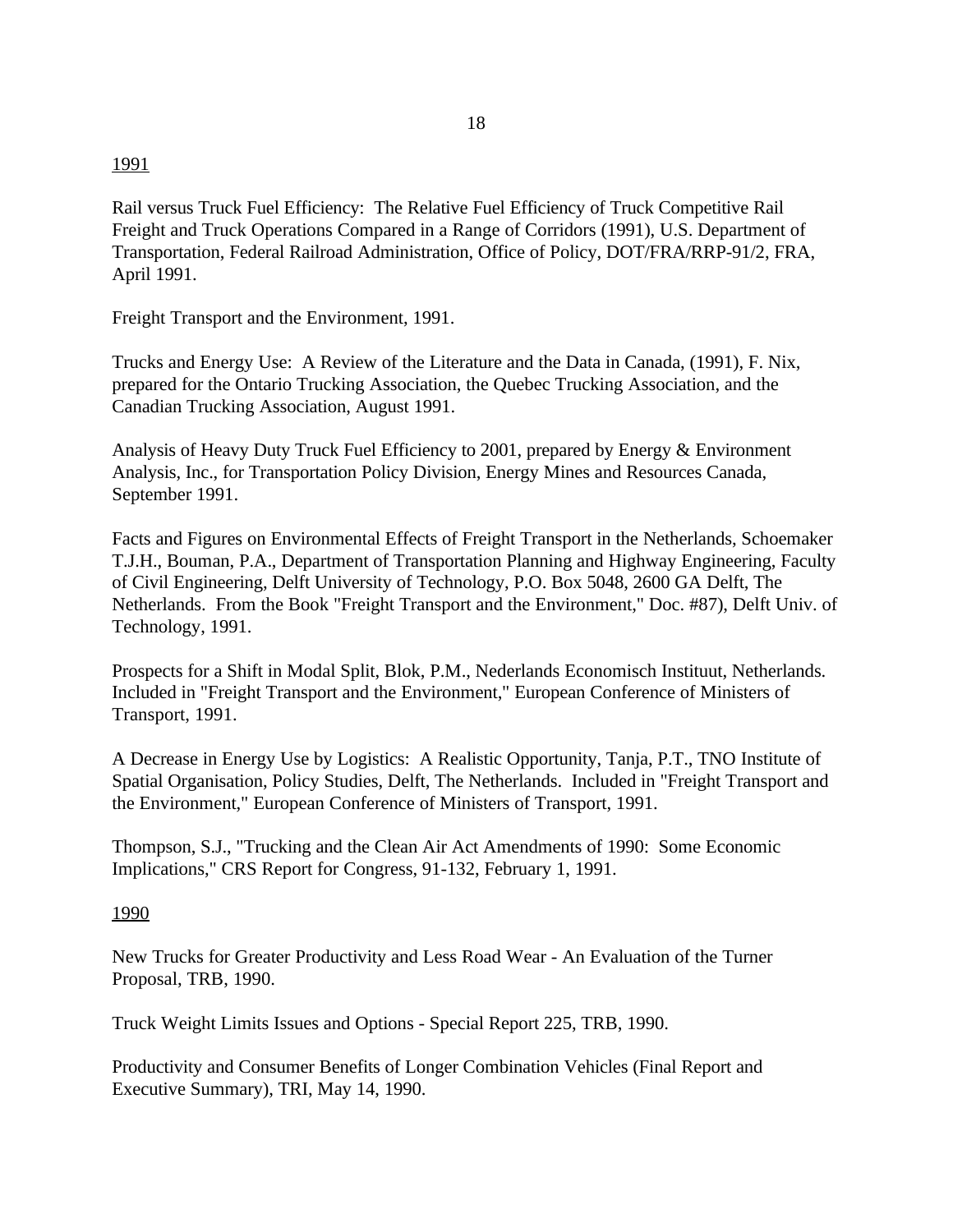Next Step For Diesels, Transport Engineer, 1990.

Exhaust Emissions from Heavy-Duty Vehicles, prepared by Sypher:Mueller International Inc., Ottawa, Canada, IEA, November 1990.

Effects of Alternative Fuels on the U.S. Trucking Industry, TRI, November 1990.

# 1989

Providing Access for Large Trucks - Special Report 223, TRB, 1989.

Railroad Protectionism Transportation Executive, September 1989.

# 1988

Heavy-Duty Vehicle Emission Conversion Factors II: 1962 - 2000, EPA, October 1988.

# 1986

Twin Trailer Trucks: Effects on Highways and Highway Safety - Special Report 211, TRB, 1986.

# 1982

An Investigation of Truck Size and Weight Limits: Carrier, Market and Regional Cost and Energy Tradeoffs Part 1 (Technical Supplement Volume 7), DOT, October 1982.

# 1981

An Investigation of Truck Size and Weight Limits: Final Report, DOT, August 1981.

An Investigation of Truck Size and Weight Limits: (Appendices), DOT, August 1981.

An Investigation of Truck Size and Weight Limits Technical Supplement Vol. 3: Truck and Rail Fuel Effects of Truck Size and Weight Limits, DOT, July 1981.

Improved Truck Size and Weight Limits: Their Contribution To Conserving Energy Over the Period 1975 - 1980, ATA, 1981.

Potential For Conserving Fuel Through Modern Truck Size and Weight Regulations, ATA, 1981.

Emissions and Fuel Consumption as Functions of Vehicle Speed and Acceleration, Univ. of Texas, December 1981.